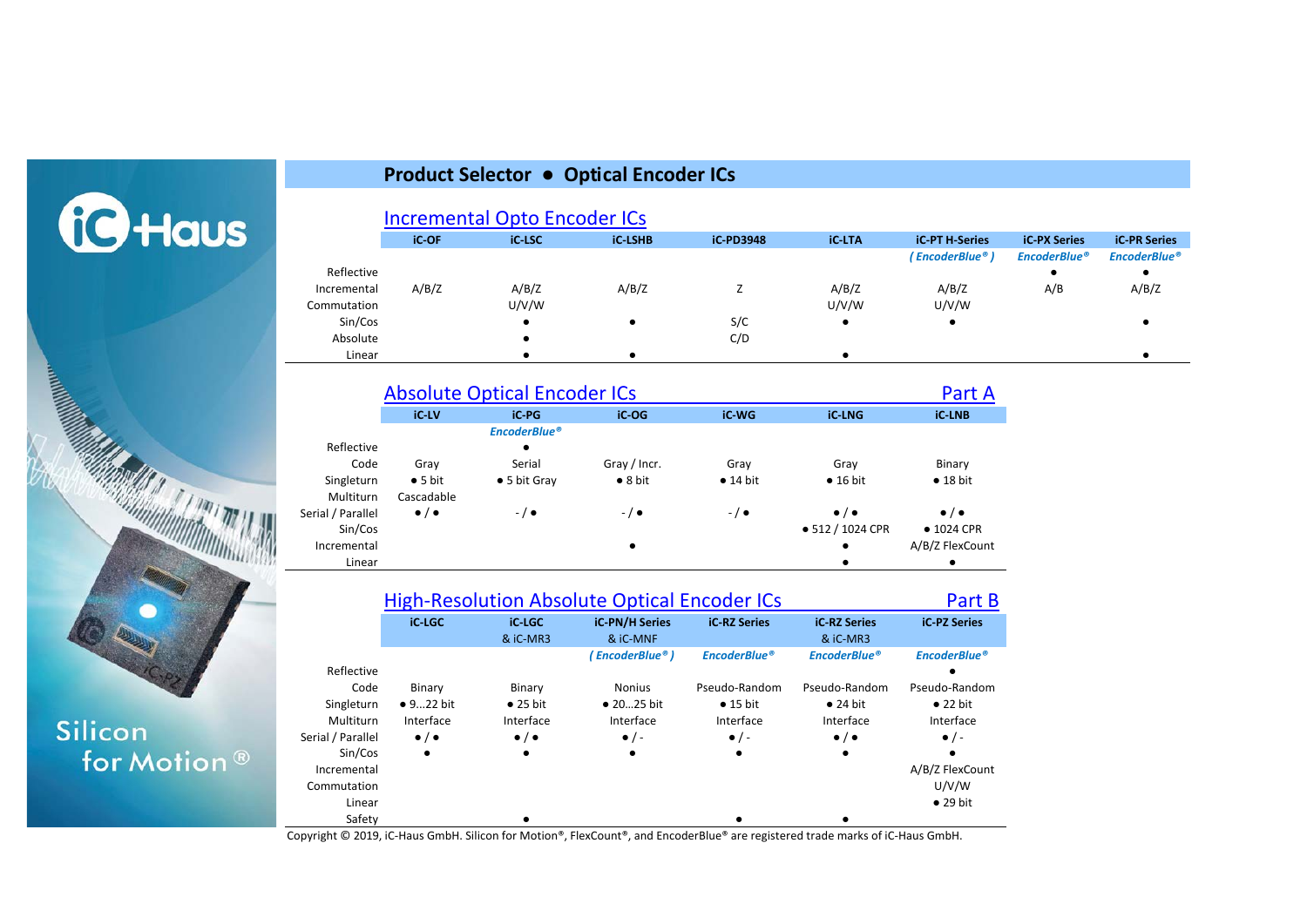## <span id="page-1-0"></span>**Product Selector ● Incremental Opto Encoder ICs ● Silicon for Motion®**

| <b>10 Haus</b>                                                                                                     | <b>iC-OF</b>                                                             | <b>IC-LSC</b>                                                          | <b>iC-LSHB</b>                                                                                                    | iC-PD3948                                                          | <b>iC-LTA</b>                                                                         | <b>iC-PT H-Series</b>                                                                        | <b>iC-PX</b>                                                                   | <b>iC-PR Series</b>                                                             | <b>iC-PR256</b><br><b>Linear</b>                                                |
|--------------------------------------------------------------------------------------------------------------------|--------------------------------------------------------------------------|------------------------------------------------------------------------|-------------------------------------------------------------------------------------------------------------------|--------------------------------------------------------------------|---------------------------------------------------------------------------------------|----------------------------------------------------------------------------------------------|--------------------------------------------------------------------------------|---------------------------------------------------------------------------------|---------------------------------------------------------------------------------|
|                                                                                                                    |                                                                          |                                                                        |                                                                                                                   |                                                                    |                                                                                       | (EncoderBlue®)                                                                               | EncoderBlue®                                                                   | EncoderBlue®                                                                    | EncoderBlue®                                                                    |
| <b>Application</b>                                                                                                 | Incremental rotary enc.                                                  | Incr. lin/rotary enc.,<br>motor commutation,<br>low-res. absolute enc. | Incremental rotary enc.                                                                                           | Sine encoders (elevators),<br>AC servo feedback                    | Incremental rotary enc.,<br>commutation                                               | Incremental rotary enc.,<br>AC servo feeedback, BLDC AC servo feeedback, BLDC<br>commutation | Incremental rotary enc.                                                        | Incremental rotary enc.                                                         | Linear position enc.                                                            |
| <b>Related Components</b>                                                                                          | iC-DL, iC-VX                                                             |                                                                        | iC-MSB, iC-MQ, iC-PI,<br>iC-HE, iC-HD7                                                                            | iC-MSA, iC-MSB, iC-MSC                                             | iC-HF, iC-HD7                                                                         | iC-HF, iC-HD7                                                                                | iC-HD7                                                                         | iC-TW28, iC-HD7                                                                 | iC-TW28, iC-TW29                                                                |
| <b>Recommended LED</b>                                                                                             | IR LED $\emptyset$ 3 mm                                                  | IR LED $\emptyset$ 5 mm                                                | iC-TL85, iC-SD85                                                                                                  | iC-SD85, iC-TL46                                                   | iC-SD85, iC-TL46                                                                      | iC-SD85, iC-TL46                                                                             | <b>Built-in</b>                                                                | <b>Built-in</b>                                                                 | <b>Built-in</b>                                                                 |
| <b>Type</b><br>Disc Size [mm]<br><b>Disc Pattern</b><br>Disc Track Width Radial<br><b>Disc Resolution</b>          | Transmissive<br>$\varnothing$ 18, custom<br>6 tracks<br>$1.8 \text{ mm}$ | Transmissive<br>$\emptyset$ 42, custom<br>6 tracks<br>2.4 mm           | Transmissive<br>$\varnothing$ 26, 42, custom<br>3 tracks<br>$1.6$ mm<br>1024, 3600, 4096 CPR                      | Transmissive<br>Ø 39<br>7 tracks<br>3.0 mm                         | Transmissive<br>Custom<br>6 tracks<br>3.1 mm                                          | Transmissive<br>$\phi$ 26, 33, 39<br>6 tracks<br>3.1 mm<br>250 2500 CPR                      | Reflective<br>$Ø$ 26, 32<br>1 track<br>1.9 mm<br>360 720 CPR                   | Reflective<br>Ø 4, 14, 26, 43<br>2 tracks<br>$1.1 \text{ mm}$<br>64 720 CPR     | Reflective<br>Custom<br>2 tracks<br>$1.1 \text{ mm}$<br>$256 \mu m$             |
| <b>Scanning</b><br>Number of Photo Sensors<br><b>Radial Track Pitch</b><br><b>Optical Window</b>                   | Pixel array<br>-6<br>300 µm per half track<br>$0.9 \times 1.8$ mm        | Pixel array<br>12<br>420 μm<br>1.8 x 2.6 mm                            | Pixel array<br>6<br>380 450 µm<br>$1.9 \times 2.0$ mm                                                             | Phased array<br>Multiple (4 for C/D)<br>430 600 µm<br>1.9 x 3.2 mm | Pixel array<br>9<br>370 450 µm<br>$1.9 \times 3.1 \text{ mm}$                         | Phased array<br>Multiple (3 for UVW)<br>370 450 µm<br>$1.9 \times 3.2 \text{ mm}$            | Phased array<br>Multiple<br>(single track)<br>1.7 x 0.9 mm                     | Phased array<br>Multiple<br>$1.1 \text{ mm}$<br>$1.8 \times 1.8$ mm             | Phased array<br>Multiple<br>$1.1 \text{ mm}$<br>$1.8 \times 1.8$ mm             |
| <b>Operating Speed</b><br>Typ. System Accuracy                                                                     |                                                                          |                                                                        |                                                                                                                   | 6000 rpm<br>20" (0.7' for C/D)                                     |                                                                                       | 9600 96000 rpm<br>180 40"                                                                    | 9600 32000 rpm<br>240 60"                                                      | 9600 180000 rpm<br>240 60"                                                      | 28 50 m/s                                                                       |
| Interpolation<br>Max. Sine Frequency<br>Max. Resol. (per rev.)<br>AB Interpol. Factors<br>Accuracy (per inp. cyc.) | Comparators                                                              |                                                                        |                                                                                                                   |                                                                    | Flash conversion<br>400 kHz<br>x1, x2, x4                                             | Flash conversion<br>400 kHz<br>32" (@ 2500 CPR)<br>x1, x2, x4                                | 6-bit Flash conversion<br>200 kHz<br>28" (@ 720 CPR)<br>x1 to x16              | 6-bit Flash conversion<br>200 kHz<br>28" (@ 720 CPR)<br>x1 to x16               | 6-bit Flash conversion<br>200 kHz<br>4 μm (per 256 μm)<br>x1 to x16             |
| Typ. Latency $1.5 \mu s$                                                                                           |                                                                          |                                                                        |                                                                                                                   |                                                                    | $1 \mu s$                                                                             | $1 \mu s$                                                                                    | $2 \mu s$                                                                      | $2 \mu s$                                                                       | $2 \mu s$                                                                       |
| <b>Signal Conditioning</b><br>Offset / Ampl. / Phase<br>Linearization / Stabiliz.                                  | $-/-/ -$<br>$-1$ -                                                       | $-/-/ -$                                                               | $-/-/ -$                                                                                                          | $-/-/ -$<br>- / ● (iC-MSA/MSB)                                     | $-/-/ -$<br>- / • LED Control                                                         | $-/-/ -$<br>-/ • LED Control                                                                 | $-/-/ -$<br>- / • LED Control                                                  | $-/-/ -$<br>-/ • LED Control                                                    | $-/-/ -$<br>-/ • LED Control                                                    |
| Gated Z<br><b>Interfaces</b><br>Incremental (A,B,Z)<br>Commutation (U,V,W)                                         | TTL 1.6 mA (3x)<br>Analog Sin/Cos 70 μA push-pull (3x)                   | $300 \mu A$ high-side (12x)                                            | 200 500 mVpp,                                                                                                     | 200 500 mVpp,                                                      | $1/4$ T, $1/2$ T, $1$ T<br>4 mA push-pull (6x)<br>4 mA push-pull (3x)<br>200 500 mVpp | $1/4$ T, $1/2$ T, $1$ T<br>4 mA push-pull (6x)<br>4 mA push-pull (3x)<br>200 500 mVpp        | 4 mA push-pull (2x)                                                            | $1/4$ T, $1/2$ T, $1$ T<br>4 mA push-pull (6x)<br>500 or 1000 mVpp              | $1/4$ T, $1/2$ T, $1$ T<br>4 mA push-pull (6x)<br>500 or 1000 mVpp              |
| <b>Absolute Position</b>                                                                                           |                                                                          |                                                                        | and reference (1x)                                                                                                | and reference (3x)<br>Sin/Cos 1 cpr at C/D                         | (w/o reference)                                                                       | (w/o reference)                                                                              |                                                                                | (w. optional reference)                                                         | (w. optional reference)                                                         |
| Serial I/O<br>Parallel I/O<br>$I2C$ Interf. / On-Chip $E2P$<br><b>ADI</b> (Period Counting)                        |                                                                          |                                                                        |                                                                                                                   |                                                                    |                                                                                       |                                                                                              |                                                                                |                                                                                 |                                                                                 |
| Configuration<br><b>Supply</b><br><b>Operating Temp. Range</b><br><b>Special Functions</b><br>Package              | n/a<br>5 V (2.3 mA)<br>$-20(-40)+90 °C$<br>8-pin oBGA (5 x 4)            | n/a<br>4  5 V (2 mA)<br>$-20+90 °C$<br>14-pin oBGA (6 x 5)             | n/a<br>5 V (7 mA)<br>$-40+110$ °C<br>15-pin oBGA (6 x 5)                                                          | n/a<br>5 V (10 mA)<br>$-40+110$ °C<br>15-pin oBGA (6 x 5)          | By pins<br>5 V (3 mA)<br>$-40+120$ °C<br>LED control output<br>15-pin oBGA (6 x 5)    | By pins<br>5 V (3 mA)<br>$-40+120$ °C<br>LED control output<br>32-pin oQFN (5 x 5)           | By pins<br>5 V (15 mA)<br>$-40+105$ °C<br>Integrated LED<br>8-pin oDFN (3 x 3) | By pins<br>5 V (20 mA)<br>$-40+105$ °C<br>Integrated LED<br>24-pin oQFN (4 x 4) | By pins<br>5 V (20 mA)<br>$-40+105$ °C<br>Integrated LED<br>24-pin oQFN (4 x 4) |
|                                                                                                                    | 8-pin BLCC (10 x 7)                                                      | 32-pin oQFN (5 x 5)                                                    | Convright @ 2019 iC Haus CmbH, Silicon for Motion®, FloyCount®, and EncoderPlue® are registered trade marks of iC | 32-pin oQFN (5 x 5)<br>Hour CmbH                                   | 32-pin oQFN (5 x 5)                                                                   |                                                                                              |                                                                                |                                                                                 |                                                                                 |

Copyright © 2019, iC-Haus GmbH. Silicon for Motion®, FlexCount®, and EncoderBlue® are registered trade marks of iC-Haus GmbH.

Rights to technical changes reserved. This tentative information shall not be considered as a guarantee of characteristics. 2-19.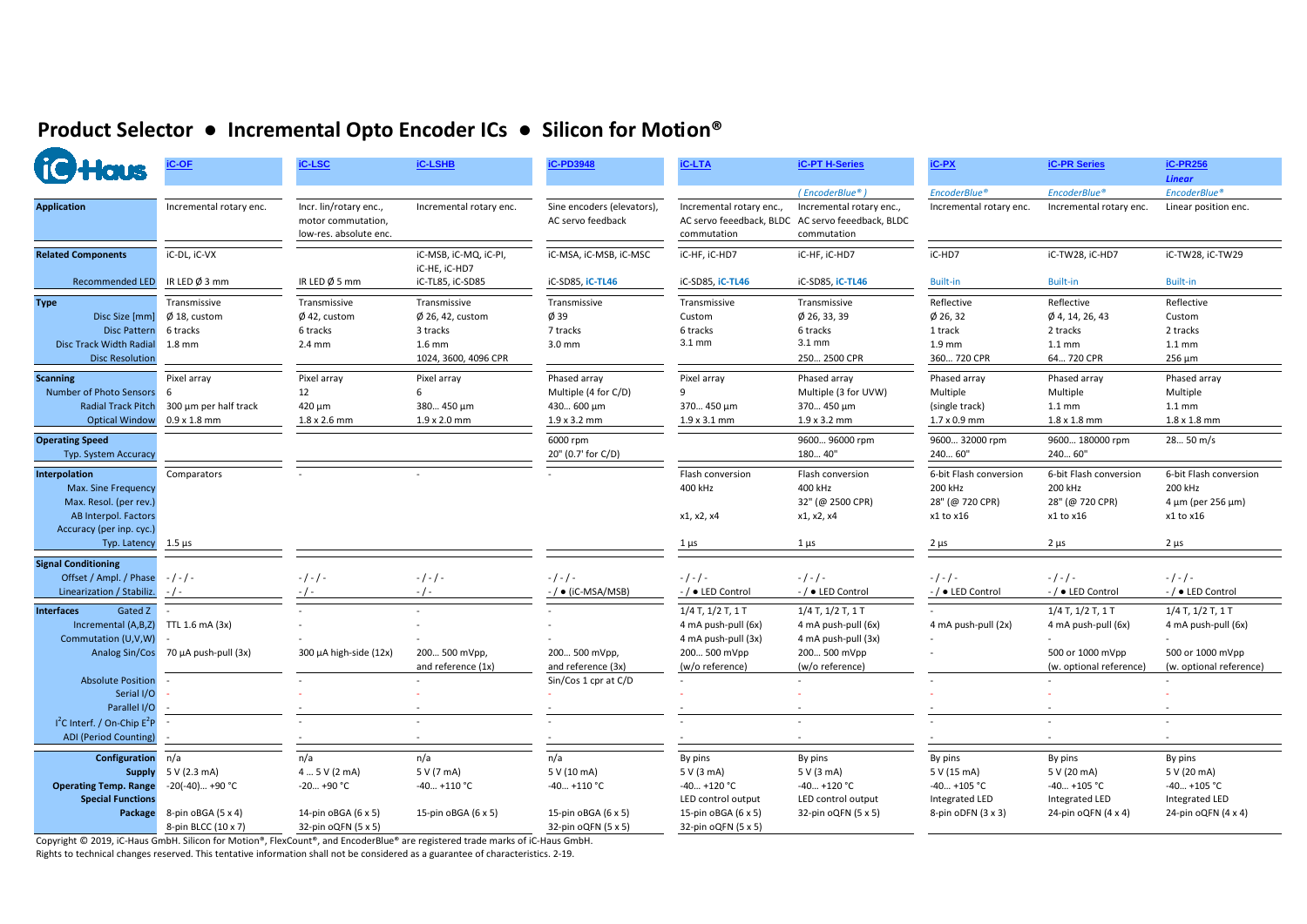### <span id="page-2-0"></span>**Product Selector ● Absolute Opto Encoder ICs Part A**

| <b>TGHaus</b>                                                                                                              | iC-LV                                                                                      | iC-PG<br>EncoderBlue®                                                          | iC-OG                                                                   | iC-WG                                                                       | <b>iC-LNG</b>                                                                       | <b>iC-LNB</b>                                                                                  | <b>Other</b>                                                                             |
|----------------------------------------------------------------------------------------------------------------------------|--------------------------------------------------------------------------------------------|--------------------------------------------------------------------------------|-------------------------------------------------------------------------|-----------------------------------------------------------------------------|-------------------------------------------------------------------------------------|------------------------------------------------------------------------------------------------|------------------------------------------------------------------------------------------|
| <b>Type</b><br>Disc Size [mm]<br><b>Disc Pattern</b><br><b>Disc Track Width Radial</b>                                     | Transmissive<br>Custom<br>Gray code<br>$3.4 \text{ mm}$                                    | Reflective<br>Ø8<br>Serial<br>$2.3 \text{ mm}$                                 | Transmissive<br>Custom<br>Gray code / incremental<br>4.8 mm             | Transmissive<br>$\emptyset$ 44, custom<br>Gray code<br>8.7 mm               | Transmissive<br>$Ø$ 42<br>Gray code<br>+ sin/cos 512, 1024 cpr<br>5.2 mm            | Transmissive<br>$Ø$ 26, 42<br>Binary code<br>$+ \sin/c$ os 1024 cpr<br>5.2 mm                  | Refer to<br><b>Product Selector</b><br>High-Resolution<br>Absolute Encoder ICs<br>Part B |
| <b>Disc Resolution</b><br><b>Scanning</b><br>Number of Photo Sensors<br><b>Radial Track Pitch</b><br><b>Optical Window</b> | 5 bit<br>Single-ended vs. ref<br>6<br>600 μm<br>1.0 mm x 3.4 mm                            | 5 bit<br>PRC array<br>36<br>(single track)<br>$0.6 \times 1.7$ mm              | 8 bit<br>Differential<br>16<br>300 µm per half track<br>1 mm x 4.8 mm   | 13 bit<br>Differential<br>$28+$<br>300 µm per half track<br>2.2 mm x 8.7 mm | 11 bit<br>Single-ended vs. ref<br>15<br>400 µm<br>1.9 mm x 5.4 mm                   | 10 bit<br>Leading/trailing vs. ref<br>26<br>400 µm<br>1.9 mm x 5.4 mm                          |                                                                                          |
| <b>Operating Speed</b><br>Typ. System Accuracy                                                                             | 360000 rpm<br>5.6'                                                                         | 300 rpm<br>6'                                                                  | 80000 rpm<br>80"                                                        | 3000 rpm<br>80"                                                             | 12000 rpm<br>20"                                                                    | 12000 rpm @ 16 bit<br>6000 (3000) rpm @ 17 (18) bit<br>20"                                     |                                                                                          |
| Interpolation<br>Max. Sine Frequency                                                                                       | - (comparators)<br>200 kHz                                                                 |                                                                                | - (comparators)<br>200 kHz                                              | - (comparators)<br>100 kHz                                                  | 6-bit Flash<br>200 kHz                                                              | 8-bit Vector Tracking<br>200 kHz @ 16 bit<br>100 (50) kHz @ 17 (18) bit                        |                                                                                          |
| Max. Resol. (per rev.)<br>AB Interpol. Factors<br>Accuracy (per inp. cyc.)                                                 | 5 bit                                                                                      | 12° (30 steps)                                                                 | 8 bit                                                                   | 14 bit                                                                      | 16 bit @ 1024 CPR<br>x1, x2, x4, x8, x16<br>$+/- 1$ LSB                             | 18 bit @ 1024 CPR<br>FlexCount <sup>®</sup><br>$+/- 1$ LSB @ 16 bit                            |                                                                                          |
| Typ. Latency                                                                                                               | $1.5 \ \mu s$                                                                              | $250 \mu s (1 \text{ ms max})$                                                 | $1.5 \mu s$                                                             | $1.5 \mu s$                                                                 | $1 \mu s$                                                                           | $1.5 \,\mu s$                                                                                  |                                                                                          |
| <b>Signal Conditioning</b><br>Offset / Ampl. / Phase<br>Linearization / Stabiliz.                                          | $-/-/ -$<br>-/ • LED Control                                                               |                                                                                | $-1 - 1 -$<br>/ ● LED Control                                           | $-1 - 1 -$<br>-/ • LED Control                                              | $\bullet$ / $\bullet$ / -                                                           | $\bullet$ / $\bullet$ / -<br>$-$ / $-$                                                         |                                                                                          |
| <b>Interfaces</b><br>Gated Z<br>Incremental (A,B,Z)<br>Commutation (U,V,W)                                                 |                                                                                            |                                                                                |                                                                         | A/B (2048 CPR)                                                              | $1/2$ T<br>1024, , 16384 CPR                                                        | $1/4$ T, $1/2$ T<br>1 65536 CPR                                                                |                                                                                          |
| Analog Sin/Cos<br><b>Absolute Position</b>                                                                                 | • Gray code<br>• Binary code                                                               | 0.5 4.5V lin. for Z axis<br>• Gray code                                        | 20 µA test only<br>· Gray code                                          | 20 µA test only<br>• Gray code                                              | $2 Vpp (1 k\Omega)$<br>· Gray code (all interfaces)                                 | $2 Vpp (1 k\Omega)$<br>· Gray code (all interfaces)<br>• Binary code (shift reg.)              |                                                                                          |
| Serial I/O                                                                                                                 | Shift reg., SSI (2 MHz)                                                                    |                                                                                |                                                                         |                                                                             | Shift register (16 MHz)<br>SSI (with ext. Flip-Flop)<br>4-pin SPI (10 MHz, 3.3V up) | Shift register (16 MHz)<br>SSI (timeout via µC)<br>4-pin SPI (10 MHz, 3.3V up)                 |                                                                                          |
| Parallel I/O                                                                                                               | 5 bit                                                                                      | 5 bit (1.6 mA push-pull)                                                       | 8 bit                                                                   | 14 bit                                                                      | 14 bit                                                                              | 16 bit                                                                                         |                                                                                          |
| $I^2C$ Interf. / On-Chip $E^2P$<br>Absol. Data Interf. (MT)<br><b>Period Counting</b>                                      | $-/-$                                                                                      |                                                                                | - / -                                                                   | $-$ / $-$                                                                   | $-$ / $-$                                                                           | $-/-$                                                                                          |                                                                                          |
|                                                                                                                            |                                                                                            |                                                                                |                                                                         |                                                                             |                                                                                     |                                                                                                |                                                                                          |
| <b>External Components</b><br>Active                                                                                       |                                                                                            |                                                                                |                                                                         | TTL line drivers, reverse<br>protection diode                               | Microcontroller 3.3 V,<br>RS422 Transceiver,<br>IR LED (iC-SN85)                    | Microcontroller 3.3 V,<br>RS422 Transceiver,<br>IR LED (iC-SN85)                               |                                                                                          |
| Passive                                                                                                                    |                                                                                            | 1 SMD                                                                          | Approx. 4 SMDs                                                          | Approx. 5 SMDs                                                              |                                                                                     |                                                                                                |                                                                                          |
| Configuration<br><b>Supply</b><br><b>Operating Temp. Range</b><br><b>Special Functions</b><br>Package                      | By pins<br>4 to 5.5 V (4 mA)<br>$-40+125$ °C<br>Daisy chain capable<br>16-pin BLCC (7 x 7) | n/a<br>5 V (8 mA)<br>-40 +105 °C<br>Push-button function<br>8-pin oDFN (3 x 3) | n/a<br>5 V (10 mA)<br>$-20(-40)+90(+110)$ °C<br>20-pin BLCC (8.2 x 9.5) | n/a<br>5 V (12 mA)<br>$-20(-30)+90(+110)$ °C<br>28-pin BLCC (11.3 x 13.7)   | External MCU<br>5 V (15 mA)<br>$-40+110$ °C<br>30-pin oBGA (7.6 x 7.1)              | External MCU<br>5 V (20 mA)<br>$-40+110$ °C<br>Arbitrary ABZ output<br>30-pin oBGA (7.6 x 7.1) |                                                                                          |
|                                                                                                                            | 32-pin oQFN (5 x 5)                                                                        |                                                                                |                                                                         |                                                                             | 38-pin oQFN (7 x 5)                                                                 | 38-pin oQFN (7 x 5)                                                                            |                                                                                          |

Copyright © 2019, iC-Haus GmbH. Silicon for Motion®, FlexCount®, and EncoderBlue® are registered trade marks of iC-Haus GmbH.

Rights to technical changes reserved. This tentative information shall not be considered as a guarantee of characteristics. 2-19.